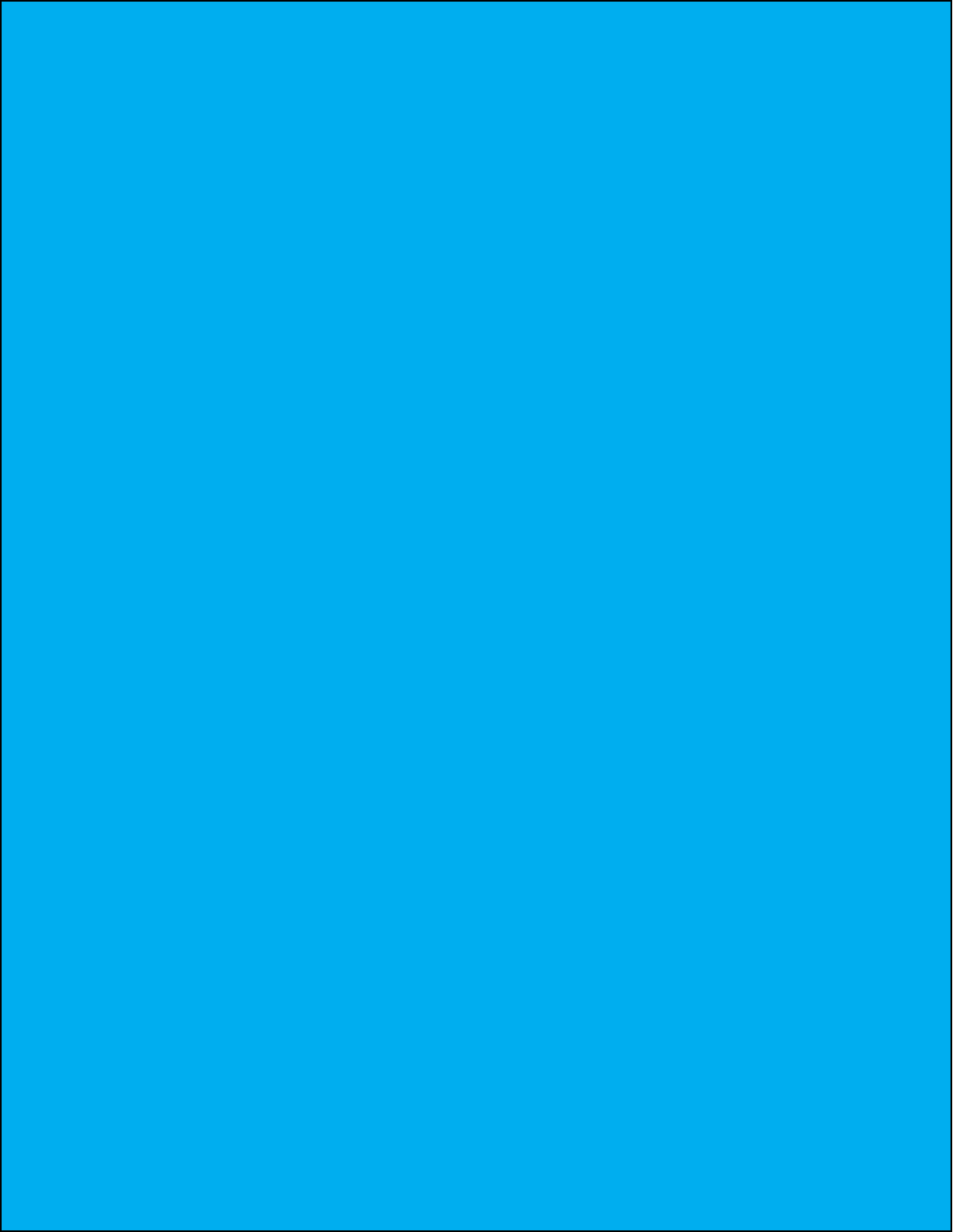# CONTENTS

| Implementation Checklist  14 |
|------------------------------|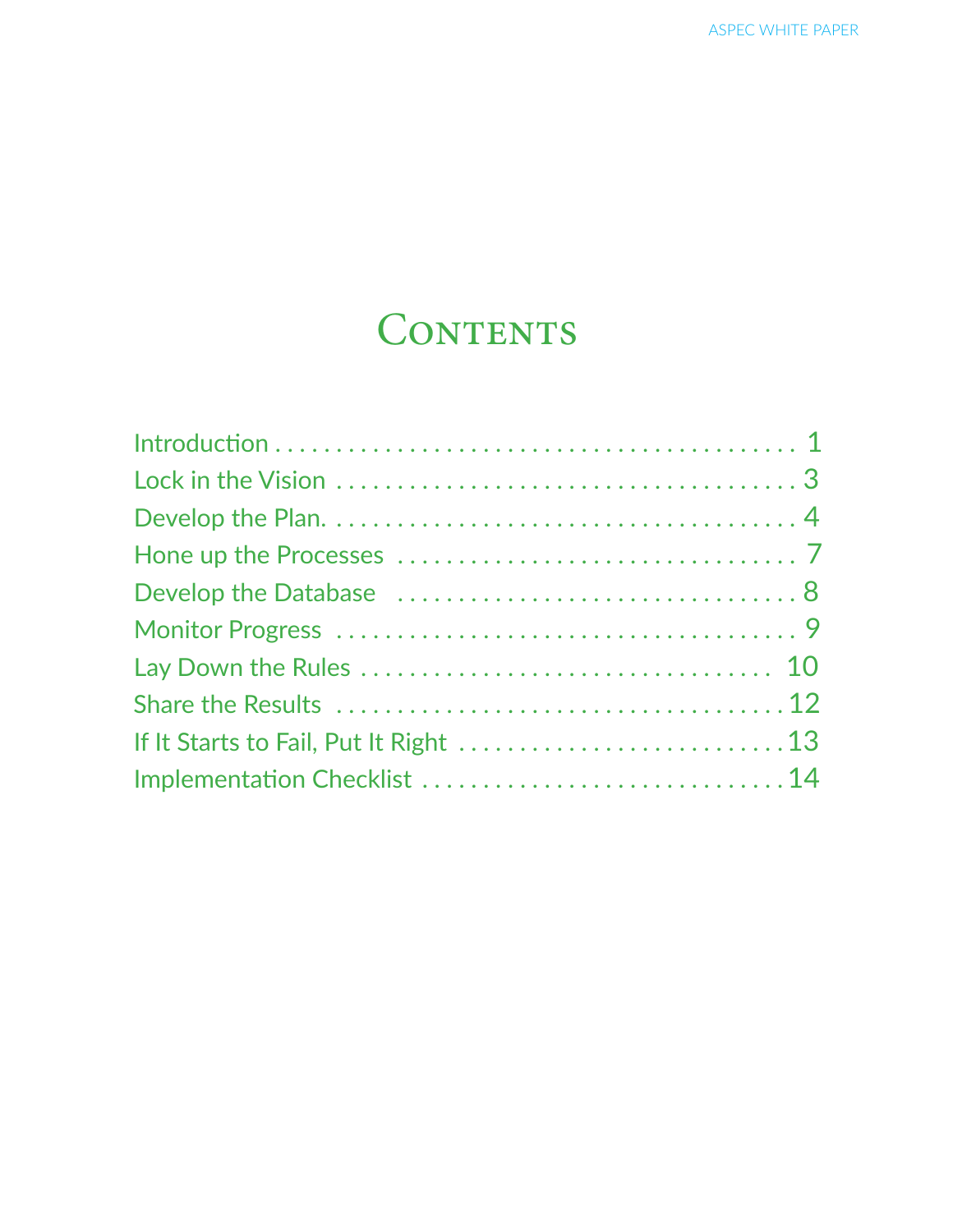#### Introduction

According to CSO Insights 2016 Sales Enablement Study, full adoption of CRM systems has dropped almost 20% in the last decade. This at the same time when 80% the surveyed companies have implemented CRM for their sales team. The importance of getting it right the first time has never been greater. It starts with selecting the right system, but the best system in the world is only as good as your implementation.

This paper looks at the critical hurdles to successful sales automation as part of your CRM implementation. It's possible to buy a complete book on what the next few posts will cover, so don't consider it as an exclusive guide to getting things right.

CRM systems have been labeled as transformative technology because they literally transform business culture and the way companies operate. Not only is information free-flowing and available to everyone, but processes become well-defined and smooth—they have to be, because they are electronically enabled. If your implementation is for a replacement CRM system then you already know this, and you have probably discovered many or even all of these hurdles.

And you know that implementation won't be pleasant if the CRM project is poorly planned or spins out of control.



To preclude either of these outcomes, the existing state of the business has to be reviewed in detail to see how

the new technology will fit. Bad procedures have to be cast aside and effort given to developing new ones that will work with technology.

In this first post, we'll look at the vision for successful CRM implementation and how to develop, share, and revise it as you go. Secondly we'll dive into the all-important implementation plan, probably the most important element of your program. The third installment will then discuss reviewing and changing processes, your new and cleaned-up database, laying down rules, sharing the plan, monitoring progress, and timely corrective action.

And finally, we've added a checklist in the final installment so you have a specific task list when you start down the obstacle-filled road of CRM implementation.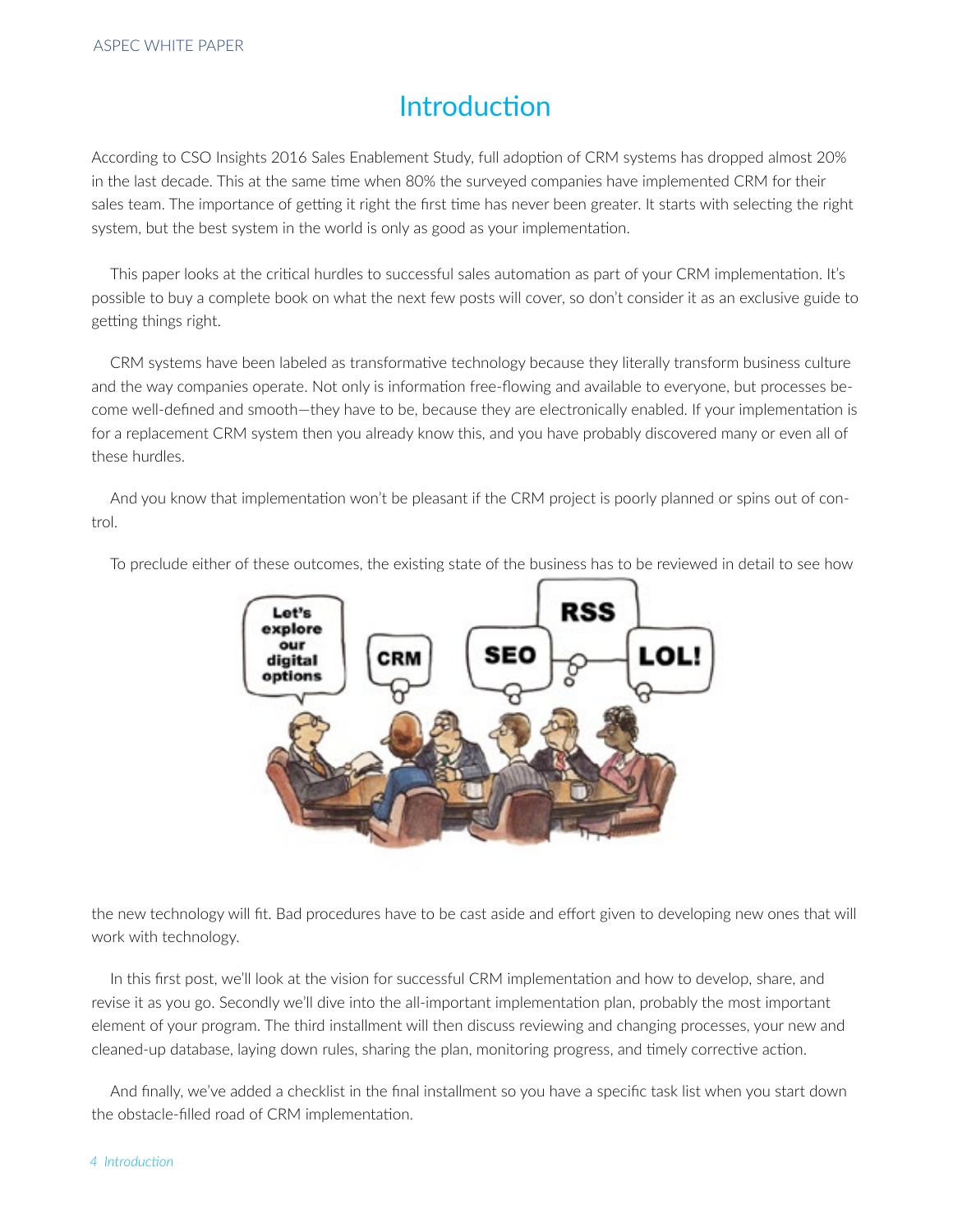

*The main focus of the vision should be on why change is necessary, and the answer will likely be because things are not working well at present.* 

#### Lock in the Vision

Because CRM technology influences every nook and cranny of an organization, it's important that everyone touched by it is made aware of the changes that might affect them. There should be a carefully documented and well-broadcast vision of the company after the transformation has occurred. A large enterprise will do this through a committee, while a smaller company may rely on the vision of just one or a few top executives or managers.

The main focus of the vision should be on why change is necessary, and the answer will likely be because things are not working well at present. The decision to change is usually not immediate; rather, the impact of imperfect processes, data, and communications develops over a period of time until it is clear that something must be done.

So to start, people are dissatisfied with current processes and systems and CRM is being introduced to fix that. This is why the vision must be written down at the beginning of the project, and must include a clear description of the problems and issues that provoked the change, along with the expected improvements at completion. The vision becomes an important part of the implementation plan.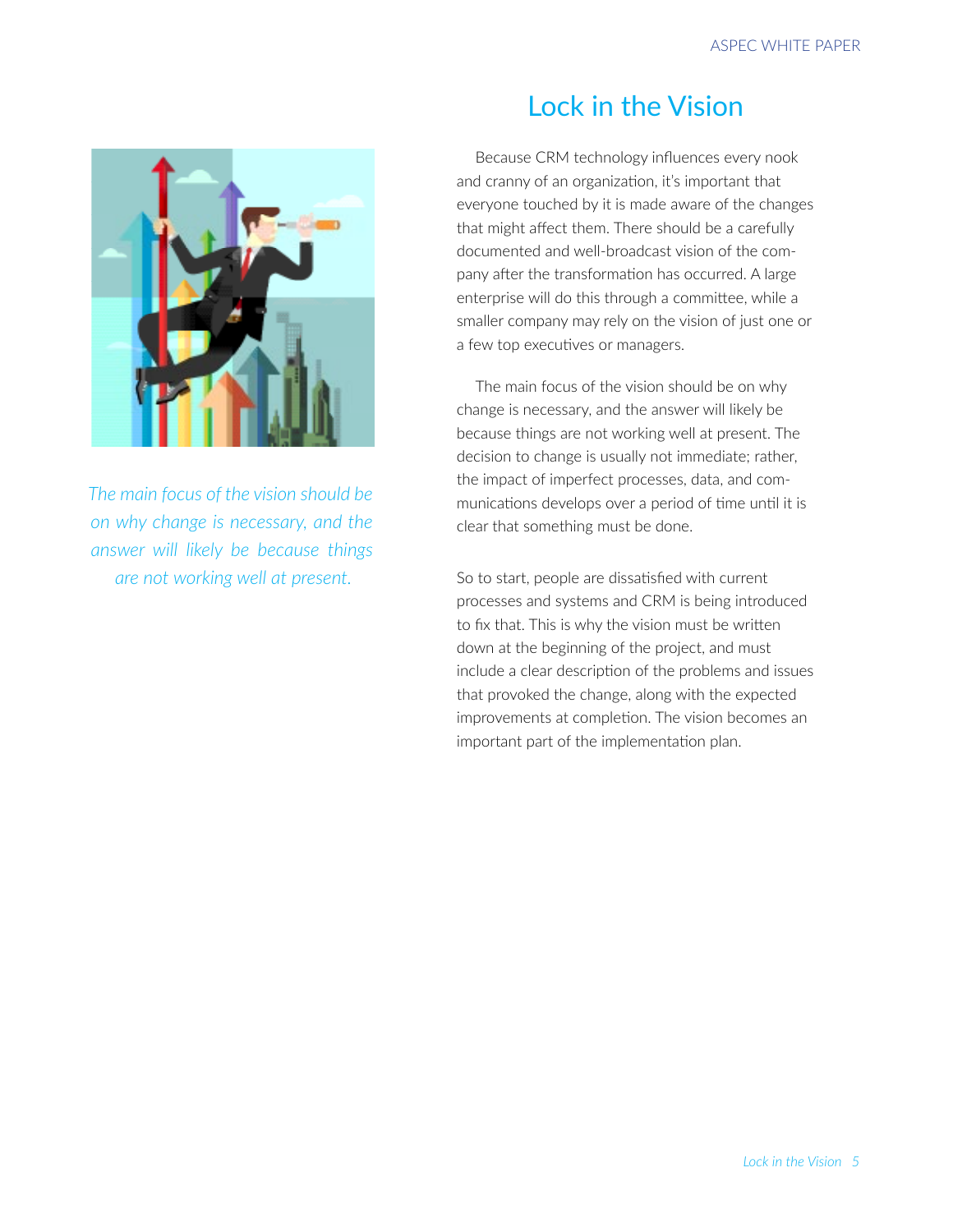#### Develop the Plan

Even before the CRM system is specified, researched, and purchased, there should be discussion amongst all the functional groups within the company that might be impacted, and that will be pretty much the entire company. In these discussions the previously defined vision will begin to permeate through the organization. Just like any project, if there is no plan to translate the vision and change into a working system, things are bound to go awry.



The plan will include an overview of what has to be fixed and a detailed operational description of how and when to do each step. Key people will be assigned as stakeholders and will take charge of the piece of the project that they control or influence. Goals must be set, expectations have to be aligned with real tasks and measurement criteria has to be identified and assigned.

These can vary in scope depending on their expected impact. A sales manager may set down the goal of having an accurate day-to-day bookings forecast available. Someone in sales administration may want to see clean customer information in one place. A CEO may demand real-time information about, well, virtually anything. CRM is so all-encompassing that each company will have its own unique set of aspirations. The important thing is to get them written down in a plan. That is the only way the success of the project can be monitored.

Success can only be judged against initial expectations because things will change. The original proponents may leave the project or the company; original sources of discomfort may get fixed and forgotten; other needs may evolve and take over the field of view. For instance, a CRM project may have an initial goal of consolidating customer information and improving response time in customer service. The expectation is that if this happens, sales will automatically go up. If over time, sales don't go up even though the customer service is much better, the CRM initiative may get blamed.

The poor sales could be caused by number of factors and that's why the plan and measurement is so important. In order to gauge the value of the investment, the company must record all the initial expectations and the frame of reference for them to be judged in the future. If expectations get modified because new barriers are exposed, they must also be recorded along with proposed methods of resolution so the plan is an ongoing review and measurement of progress.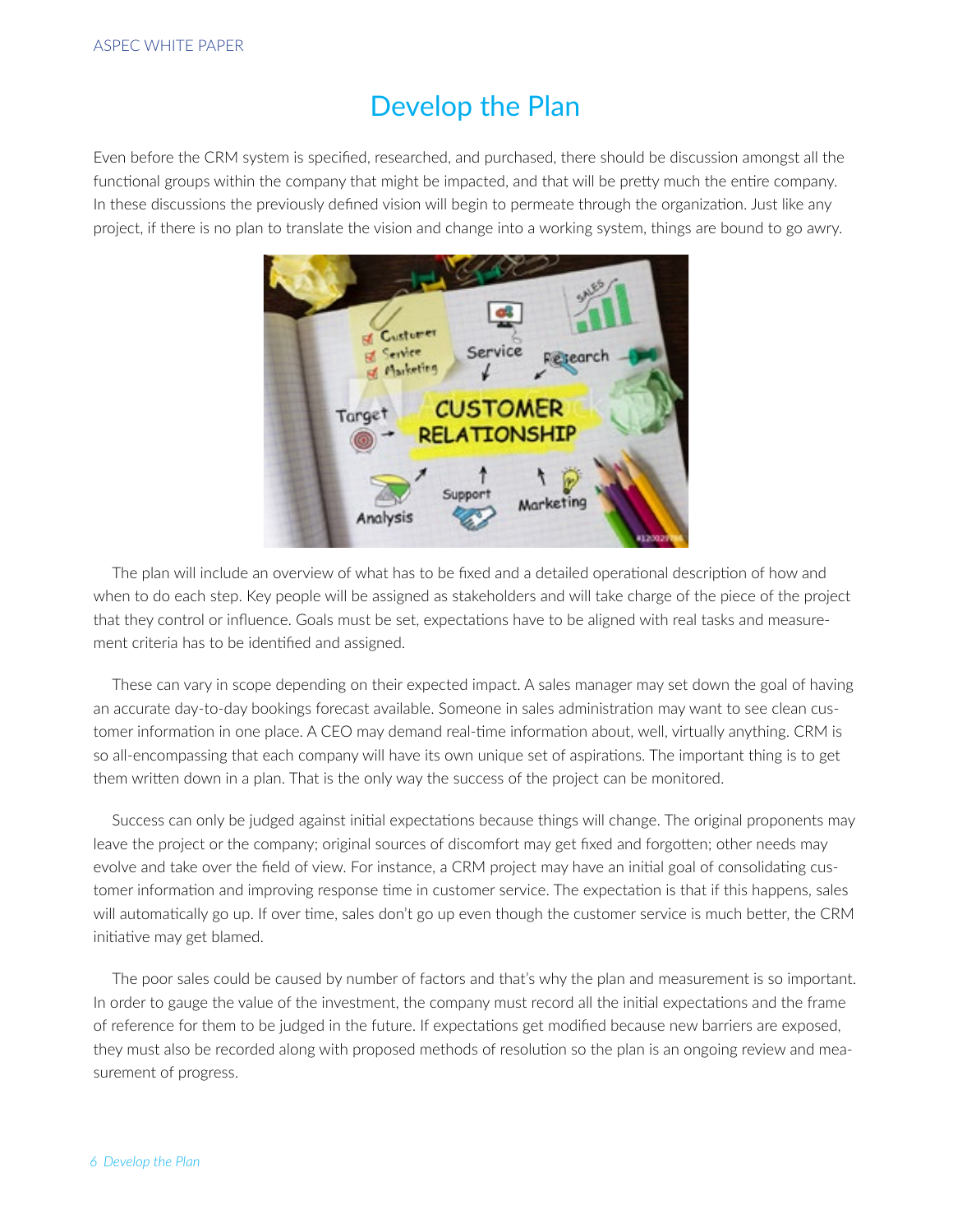Much has been written about the failure, rather than the success, of CRM projects. Much of the problem can be traced to bad or incomplete documentation of goals, expectations, and action plans, coupled with an ineffective review of progress against those documents.

If changes in business culture are necessary for CRM to work, these must be identified and become part of the expectations section of the implementation plan. That way if sometime in the future the CRM project is faltering because the culture was not made to change, the true reasons for failure are apparent, and can hopefully be remedied.

A simple example illustrates this. One of the goals will be to maintain good quality of customer information with no duplicates, no misspellings, and all appropriate contact data available and correct. To ensure this, the team decides that they will only let this information be entered by one person, a database administrator. But things change and there is no database administrator, and all users are allowed to enter customer data any which way they want. Some do this well, but others don't. The data becomes quickly corrupted and incomplete, and everyone gets tired of using it. The Implementation Plan would show what the true problem is. Without it, the CRM system would take the blame.

Top management must sign off on the plan and the vision and there should be provisos for what happens if there is a change in management. Often, CRM projects suffer because the vision disappears when the people who carry it leave the project or even the company.



*The main focus of the vision should be on why change is necessary, and the answer will likely be because things are not working well at present.* 

The last piece of advice concerned with planning the CRM project is to not tackle too much at once. Yes, these projects are large, but they can always be planned to occur in a logical, staged order. If good customer data is a primary requirement, do that first, and do processes next. Often the sales team needs to move onto a common sales method ahead of the company-wide roll out to CRM and this will take time to do and discipline to enforce. Identify the objectives, rate them in terms of importance, and then decide if the plan can accommodate a graduated installation of the project.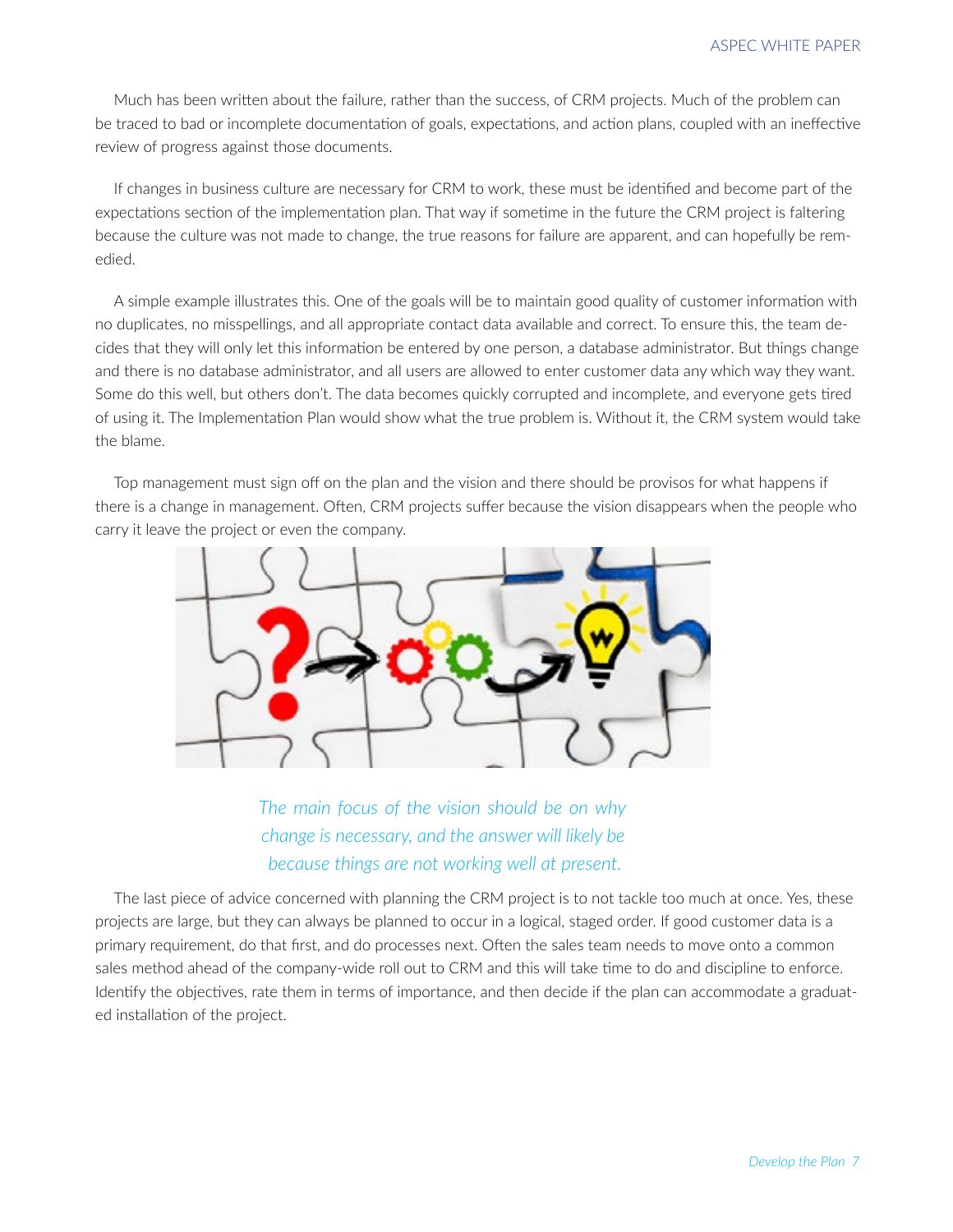## Sharpen Up The Processes

Process is intrinsic to CRM systems—they live and breathe through process. But these are not processes based on moving paper around from desk to desk, these are electronic processes that moves around instantaneously on a computer network. Existing processes will inevitably need to be tweaked or changed before the CRM project gets underway, and new ones will need to be developed to take advantage of the technology. The better and more freely-flowing the old process, the easier it is to duplicate it on the computer.

Bring the groups together that are responsible for processing all of the customer's transactions and look



*When you try to move a paper system to an electronic one, current problems will surface very quickly.*

how information flows between them. Is it efficient, and does it work? How will it work when the computer is pushing digits instead of people pushing paper? When you try to move a paper system to an electronic one, current problems will surface very quickly. Moving to CRM provides an excellent excuse to get on a new page and to fix the disruptions, road blocks, and delays caused by established bad or poorly-defined practices.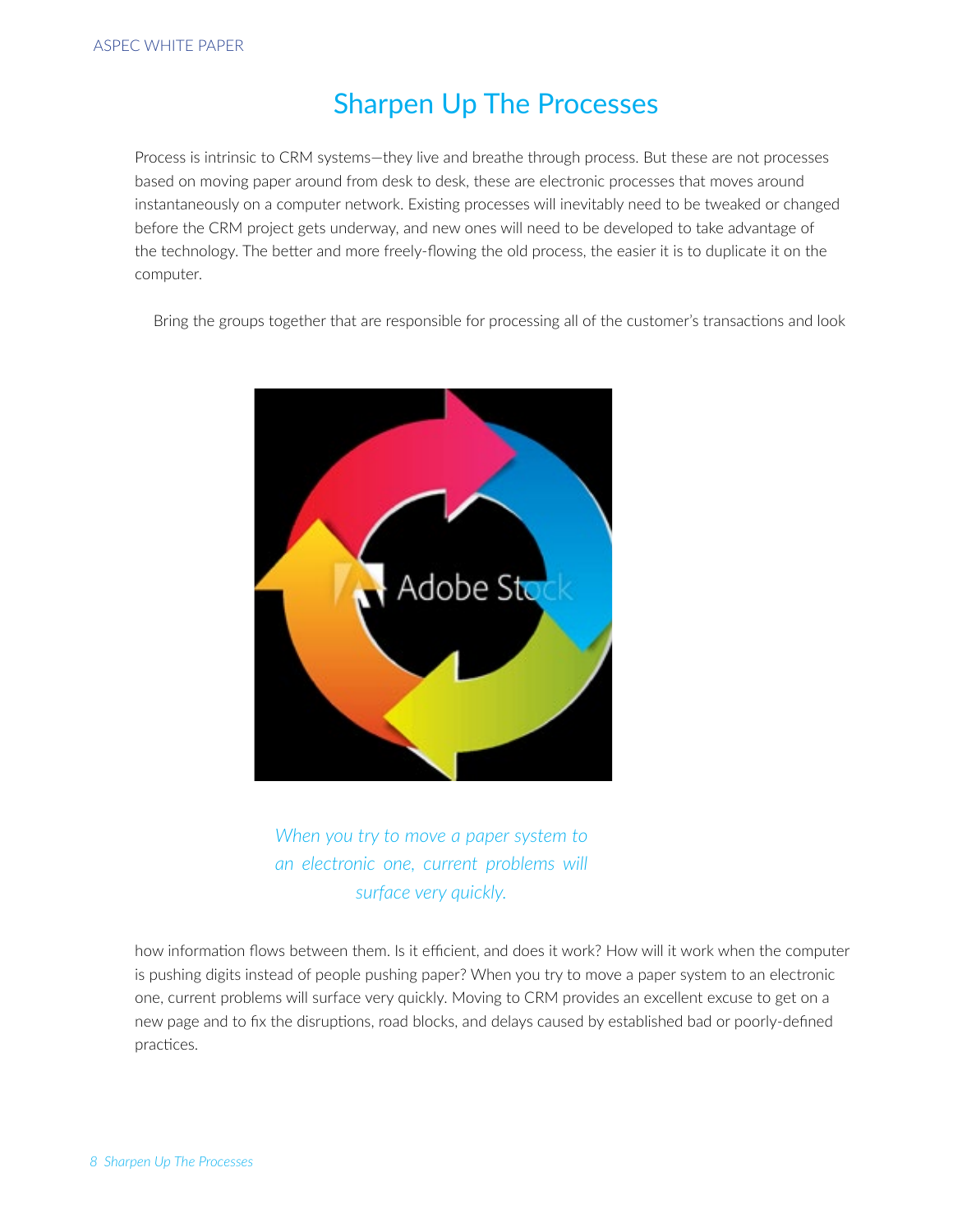#### Develop the Database

Inadequate, non-existent, or unobtainable customer information is one of the prime incentives to move to CRM. The challenge is creating a new customer database from their legacy information, whatever and wherever that may be. It is probably going to come from multiple sources including paper files and computer records from both the Front and Back Offices. In the case of the sales team, the data may be dispersed in the files of whatever contact management application each salesperson uses.

A great danger lies in imposing a new set of data on everyone only for them to find that it has lower quality information and stuff belonging to other folks that they don't want to see. Don't invent new information. Take the old, then sift through and cleanse it. The more carefully and accurately this is done, the better.

It's better to favor economy rather than try to include too much of the old, bad stuff. Develop and implement some sensible rules for cleaning information. Use the computer to correct batches of data or remove duplication. Excel or any spreadsheet works well for this. Appoint a Database Manager who believes in the vision, and who knows that clean data is integral, and give them the power to control the situation.

Once it's clean, keep it that way.



*Inadequate, non-existent, or unobtainable customer information is one of the prime incentives to move to CRM.*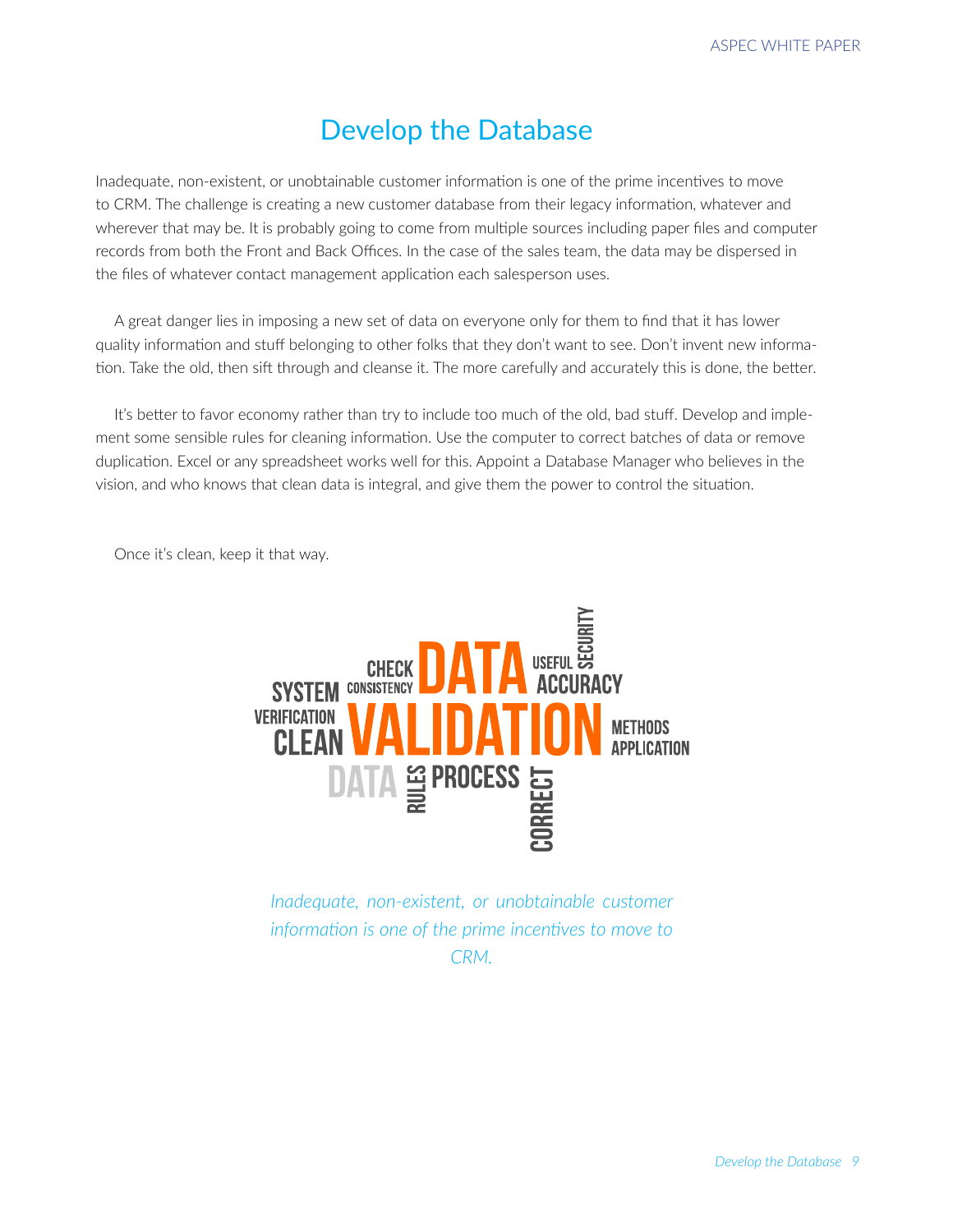## Lay Down the Rules

In the sharing culture of CRM, everyone has to participate, even though they may not want to initially. When you have a common vision there can't be any deviations. Most salespeople have large egos and will want to do things their own way. If they learn the advantages of working in a team, they will join in. If they don't, they will have to be managed by rules. Anarchy cannot be the order of the day. The Sales Manager has responsibilities, and has to report performance up to the boss. This job gets tough if there is no consistency simply because each salesperson sees their own way as the best.

At the outset of the CRM project, the vision has to be carefully articulated with an acknowledgement that



change is always difficult, but that the end result is worth the pain. The benefits to the individual, by working as a team, have to be laid down. If the team does not naturally evolve under the new environment, rules may have to be enforced to encourage the process. And rules are easy to set and enforce in a CRM system.

One way to ease in the rules is to blend them into administrative processes. The "you can't do that until you have done this" philosophy works well in practice. For example, getting sales opportunities logged and worked early in the sales cycle is a huge advantage. Usually, in the early stages of their buying process, customers request product information. Make a rule that says that any time a customer requests product information, an opportunity must exist in the CRM system. If one doesn't, then it will have to be created.

Experience shows that when rules are applied through process, there will be initial resistance from salespeople, but that quickly dissipates as time goes on and the benefits materialize, and they will with a properly designed and

functioning CRM system.